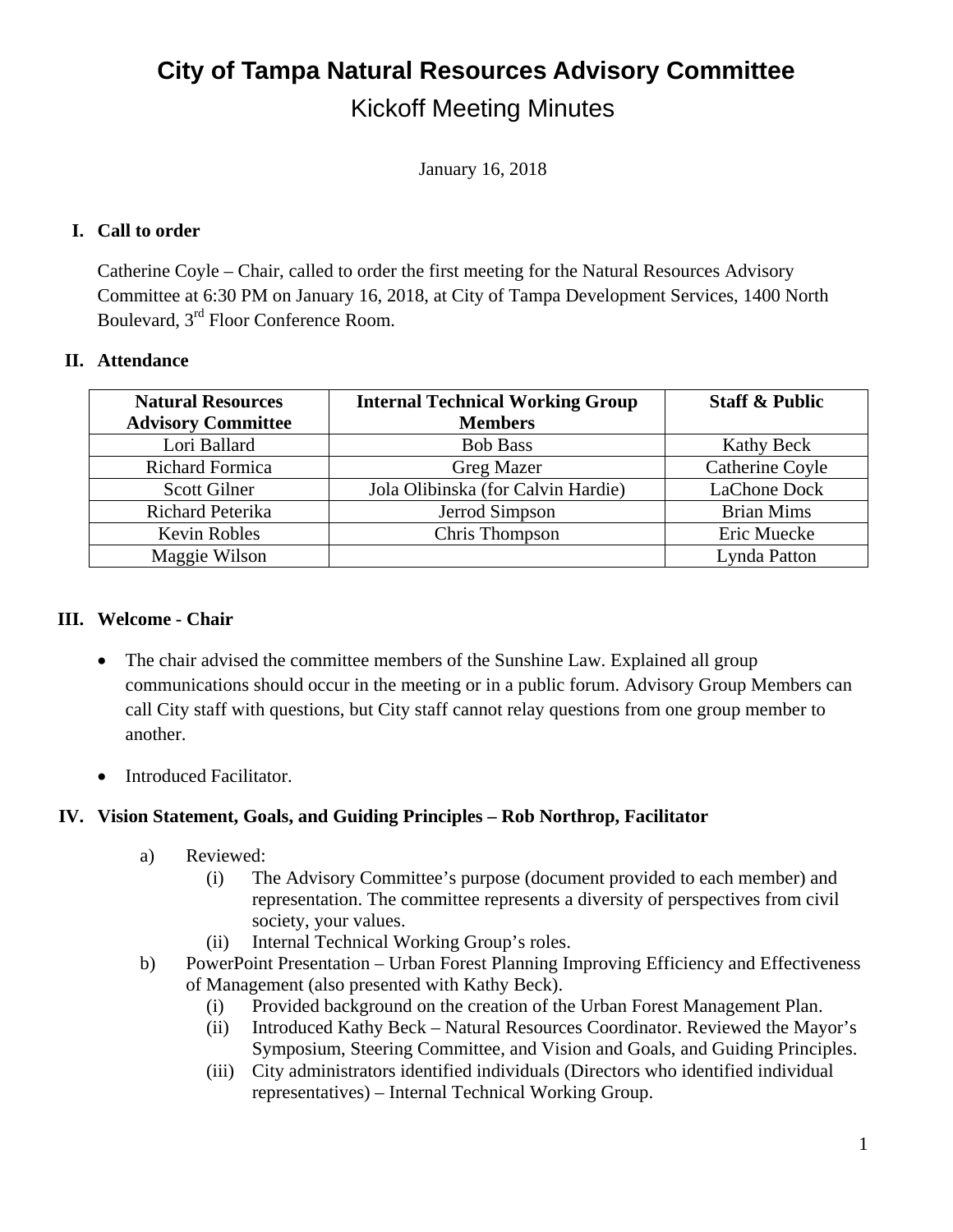# **City of Tampa Natural Resources Advisory Committee**  Kickoff Meeting Minutes

- (iv) Reviewed the social surveys conducted, science-based.
- (v) Reviewed an example criteria, key objectives, and performance indicators.
- (vi) Tampa's 5-year cycle of Urban Forest Analysis and alternatives for action. Staff will send 30 preferred alternatives for action to all members.
- c) Explained role as facilitator in future meetings. This meeting was introductory and in future meetings Rob will only facilitate.
- d) Purpose
	- 1. Annually review audit and make recommendations on alternatives for action. Monitor the Plan and ask why things weren't done, is there a way you can recommend to help in how to get it done. Every five years you will create alternatives for actions. Look at performance indicators and recommend what could be done to move those indicators forward. All based on Guiding Principles. This is done in cooperation with the Internal Working Group.
	- 2. Semi-Annually the working group will look at the alternatives for action, they will report back to you.
	- 3. Annually both will get together and produce a report, recommending what should be done, and that report will be provided to Executive Staff and Council through the Planning Department.
	- 4. Every 5 years you participate in looking at the monitoring system and asking those scientists, and working with the departments ensuring that the money the City spends on measuring things or measuring the things that really matter in terms of having a better understanding as to how the plan is being implemented.
- e) Opened for questions
	- (i) *How do you work through cataclysmic events like the recession, hurricane Irma, things that are constantly occurring as you move through this time, through this long cycle?* Rob – you are part of the answer and the way you do it is to consistently monitor the Plan. Your group and the Internal Technical Working Group will work together and as things change you will have the opportunity to make recommendations.
	- (ii) *Originally there was a Steering Committee created to create the Management Plan and now the Advisory Committee is prepared to begin to execute the plan and verify all items using the principles and guidance?* The original Steering Committee was set up to guide the City on the creation of the Plan and your part is to make that plan, you've got a part in keeping that Plan continually moving and grounded in the values of civil society.

### **V. Committee Information - Chair**

- a) Asked group to consider daytime or nighttime meetings for later dates.
- b) Explained the committee will always need a quorum to make a decision. Ten have signed on and six are present. May add additional members in the future.
- c) We will have members serve three year terms, in second year we will ask who'd like to extend.